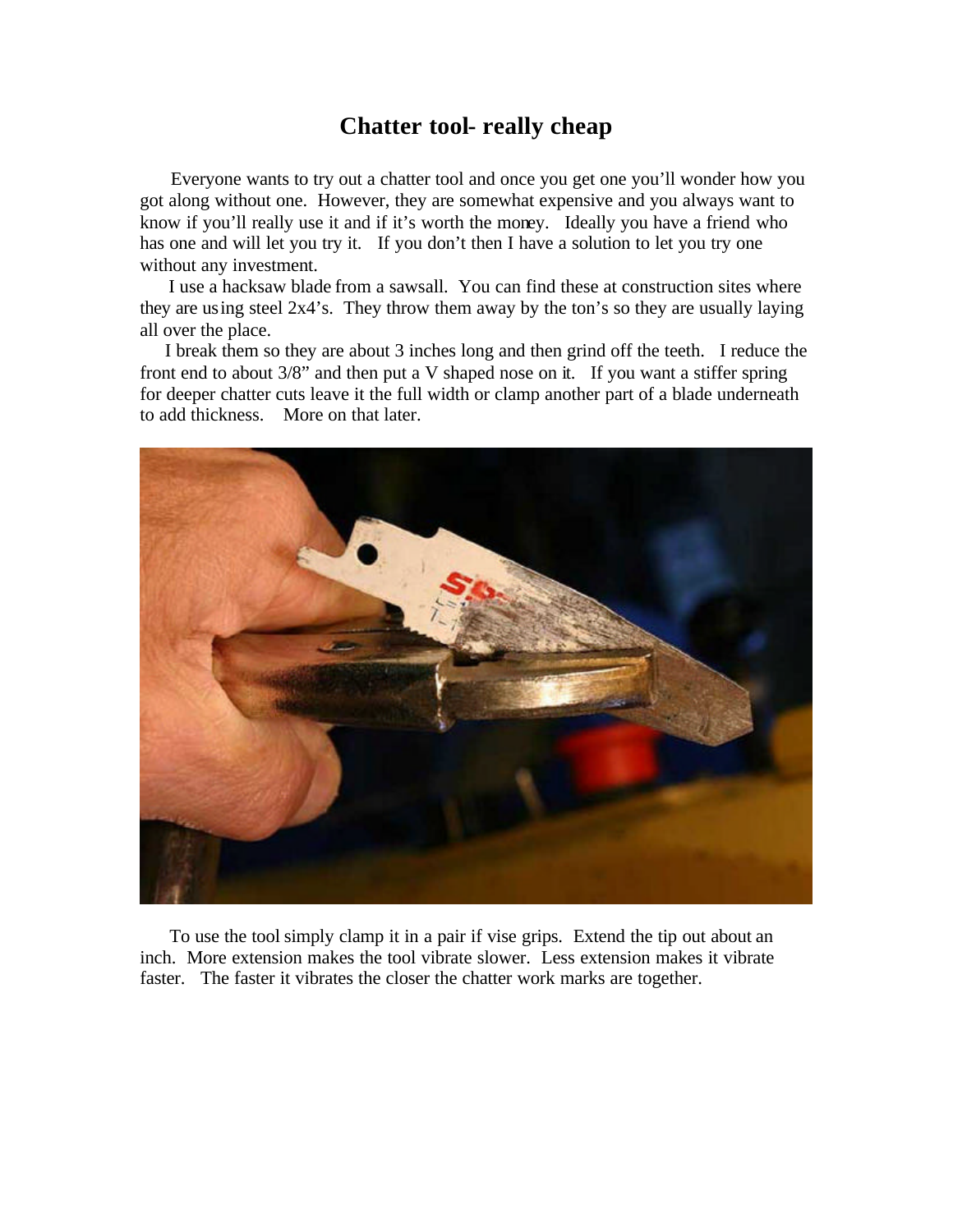

This is the chatter tool in use. Move the tool rest back about 2". You want the vise grips on the tool rest. You may need to lower it also. For your first experiments position the tool so it cuts about 7 to 8 oclock and tilted down like using a scraper. You can tilt the tool to the left, the right or straight up. There are a lot of variables to chatter work so you must be willing to experiment.

Here's what affects the look of the chatter marks. The distance the blade extends beyond the support, how far the tool rest is from the piece, the flexibility of the blade, the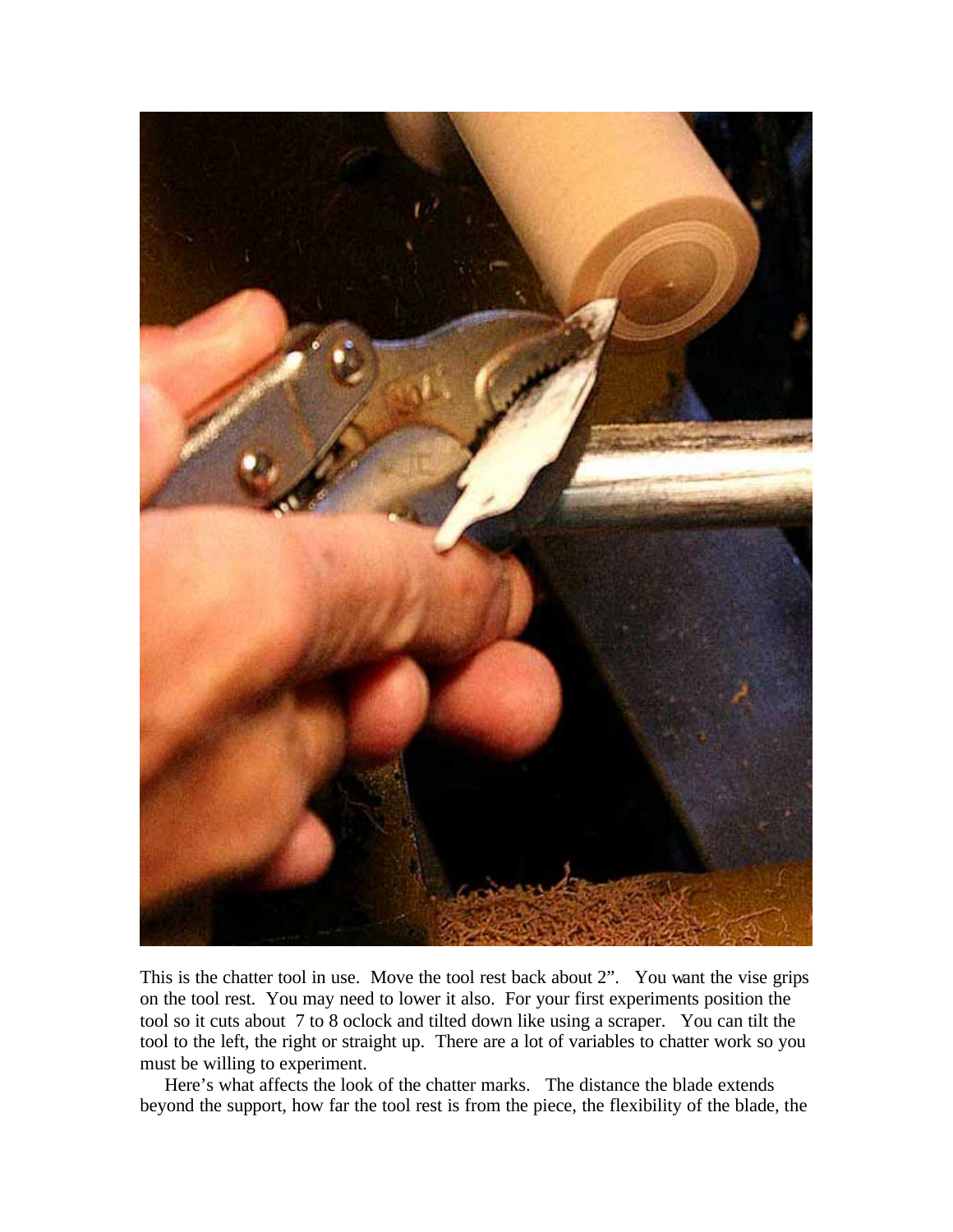speed the work is rotating, the shape of the tip of the blade, and the distance you are cutting from the center. If you vary any one of these it changes the look of the chatter work.

 A chatter tool only works on end grain. A good way to learn is to turn a cylinder about 3 inches long and 1" to 2" in diameter. Insert this in your chuck and clean up the end with a spindle gouge. Now take the chatter tool and give it a try. You should hear a loud shreaking noise. If you don't, push harder, rotate the tool left or right and up or down. This should get you started. Clean up the end of the piece with your spindle gouge and do it again. If you are successful and get some chatter work you like cut the end off with a parting tool and save it. I leave a small tenon on the back of the button to make it easier to glue into a project.



 This is an example of the chatter work this tool will do on maple end grain. Below is a sample of some of the chatter work I've done on Corian, Tagua Nut, and cocobolo. If you look at the Cocobolo piece you will see that the chatter work angles in two different directions. This is what happens when you tilt the tool left for one cut and then right for another. I cleaned up the joint where the meet with my spindle gouge as well as the outer edges.

 You can apply color to the chatter work by using a felt tipped marker. This colors the top surface. You can also fill the recessed parts of the chatter work with colored wax and then wipe off the excess to leave the outer surfaces bare.